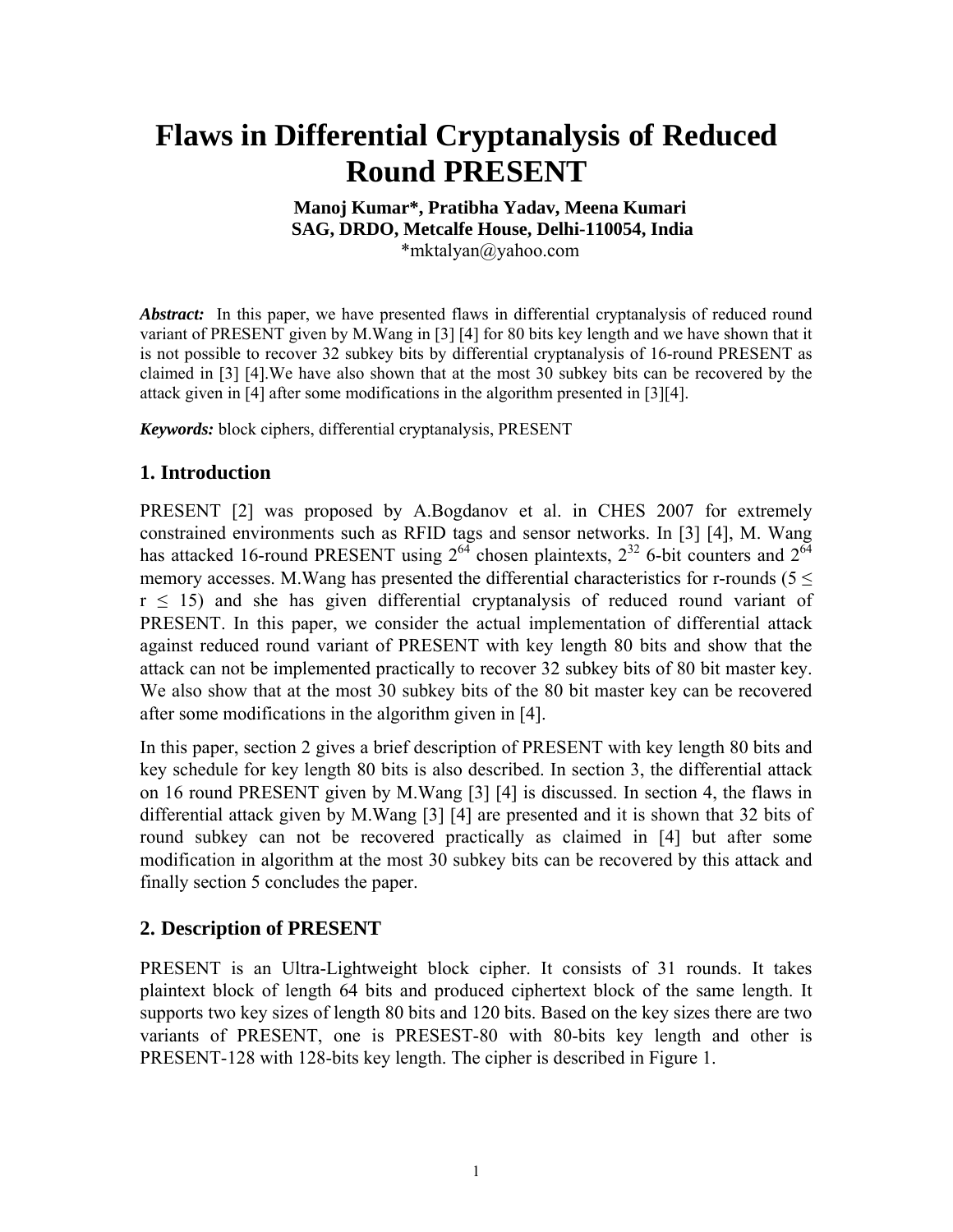#### **2.1 The Encryption Process**

Each round of the PRESENT has three layers of operations: *addRoundKey*, *sBoxLayer*, and *pLayer*. The first layer of operations is *addRoundKey* described as follows,

$$
b_j \to b_j \oplus k_{i,j}
$$

where  $b_i$ ,  $0 \le j \le 63$  is the current state and  $k_{i,j}$ ,  $0 \le i \le 32$ ,  $0 \le j \le 63$  is the j-th subkey bit of round key  $K_i$ .

The second layer of operations is *sBoxLayer*. PRESENT uses only one S-box S of length 4-bit which is applied 16 times in parallel in each round. This is given in Table 1.



**Figure 1:** 31-round PRESENT Encryption Algorithm

**Table 1:** Table of S-box

|   |  |          |              |             |   |   |          |    | А  |              |  | $\mathbf{H}$ |  |
|---|--|----------|--------------|-------------|---|---|----------|----|----|--------------|--|--------------|--|
| N |  | <b>b</b> | $\mathbf{R}$ | $\mathbf Q$ | Δ | ∸ | $\sim$ 1 | н. | н. | $\mathsf{R}$ |  |              |  |

The third layer of operations is *player*, the pLayer is a bit-by-bit permutation given by Table 2. Bit *i* of a stage is moved to bit position P(*i*).

**Table 2:** Table of pLayer

|      |          |    |    |                 | 4              | 5.          | $\mathbf{a}$    |         | 8.                        | 9                                               | 10                | Ħ  | 12             | 13              | 14 |            |
|------|----------|----|----|-----------------|----------------|-------------|-----------------|---------|---------------------------|-------------------------------------------------|-------------------|----|----------------|-----------------|----|------------|
| P(i) | $\theta$ | 16 | 32 | 48              | $\mathbf{1}$   | 17          | 33              | 49      | 2                         | 18                                              | 34                | 50 | $\overline{3}$ | 19              | 35 | $\vert 51$ |
|      | 16       | 17 | 18 | 19              | 20             | 21          |                 |         | $22 \mid 23 \mid 24 \mid$ |                                                 | $25 \mid 26 \mid$ | 27 | 28             | 29              | 30 |            |
|      | 4        | 20 | 38 | 52              | 5 <sup>1</sup> | 21          | 37 <sup>1</sup> |         | 53   6                    | 22                                              | 38                | 54 | 7 <sup>1</sup> | 23              | 39 | 55         |
|      | 32       | 33 |    |                 |                | 34 35 36 37 |                 | 38   39 | 40                        | 41                                              | 42                | 43 | 44             | 45              | 46 | 47         |
|      | 8        | 24 | 40 | 56 <sup>1</sup> | 9              | 25          |                 |         |                           | $ 41 $ 57   10   26                             | $-42$             | 58 | $+11$ $+$      | 27 <sup>1</sup> | 43 | - 59       |
|      |          | 49 |    |                 |                |             |                 |         |                           | 50   51   52   53   54   55   56   57   58   59 |                   |    | 60             | 61              | 62 | 63         |
|      | 12       | 28 | 44 | 60              | $\vert$ 13     | 29          |                 |         |                           | $45 \mid 61 \mid 14 \mid 30 \mid$               | 46                |    | $62$   15   31 |                 |    | 63         |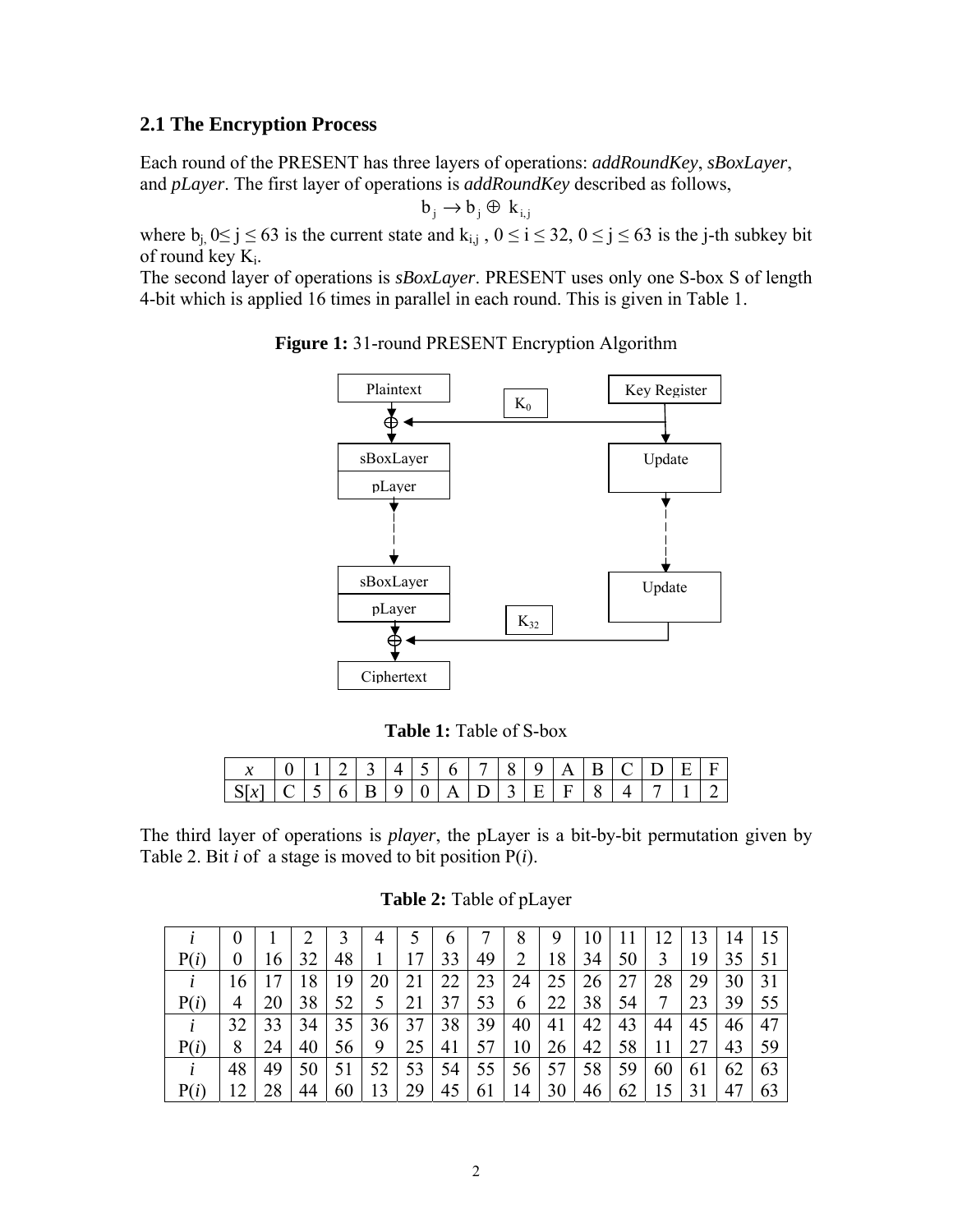## **2.2 Key Schedule for Key Length 80 bits**

Key register stores the 80 bit key K supplied by the user denoted as  $K = k_{79}k_{78}$ ……. $k_0$  At round i the 64-bit round subkey  $K^i$  consist of the 64 leftmost bits of the current contents of register K, extracted as follows

$$
K^{i} = k^{i}_{63} k^{i}_{62} \dots k^{i}_{0} = k_{79} k_{78} \dots k_{16}
$$

Then key register  $K = k_{79}k_{78}$ ....... $k_0$  is updated in the following three steps,

| 1. $\begin{bmatrix} k_{79}k_{78}k_0 \end{bmatrix} = \begin{bmatrix} k_{18}k_{17}k_{20}k_{19} \end{bmatrix}$ | left Rotation by 61 bits |
|-------------------------------------------------------------------------------------------------------------|--------------------------|
| 2. [ $k_{79}k_{78}k_{77}k_{76}$ ] = S[ $k_{79}k_{78}k_{77}k_{76}$ ]                                         | 4x4 S-box substitution   |
| 3. [ $k_{19}k_{18}k_{17}k_{16}k_{15}$ ] = [ $k_{19}k_{18}k_{17}k_{16}k_{15}$ ]                              | $\oplus$ round counter   |

### **3. Differential Cryptanalysis of Reduced Round PRESENT [4]**

M.Wang [3][4] has given differential cryptanalysis for reduced round variant of PRESENT with key length 80 bits with best probability  $2^{-62}$  for 14 rounds differential characteristics.

### **3.1 Difference pairs of the S-box**

The difference distribution table for the S-box of PRESENT is given in Table 3, in which the rows represent  $\Delta X$  value (in hexadecimal) and columns represent  $\Delta Y$  values (in hexadecimal). Each element of the table represents the number of occurrences of the corresponding output difference  $\Delta Y$  value given the input difference  $\Delta X$ , besides the special case of both input and output values being 0, the largest value in the table is 4.The smallest value in the table is 0 and occurs for many difference pairs. From table 3, we see that the maximum differential probability is 1/4.

|   | 0              | 1              | 2              | 3              | 4              | 5              | 6              | 7              | 8              | 9              | A              | B              | C              | D              | E              | F              |
|---|----------------|----------------|----------------|----------------|----------------|----------------|----------------|----------------|----------------|----------------|----------------|----------------|----------------|----------------|----------------|----------------|
| 0 | 16             | 0              | 0              | 0              | 0              | 0              | 0              | 0              | 0              | 0              | $\overline{0}$ | $\overline{0}$ | 0              | 0              | $\overline{0}$ | 0              |
| 1 | 0              | 0              | 0              | 4              | 0              | $\overline{0}$ | 0              | 4              | 0              | 4              | 0              | 0              | 0              | 4              | $\overline{0}$ | $\overline{0}$ |
| 2 | $\overline{0}$ | 0              | 0              | 2              | 0              | 4              | $\overline{2}$ | 0              | 0              | 0              | 2              | 0              | 2              | $\overline{2}$ | 2              | 0              |
| 3 | $\overline{0}$ | $\overline{2}$ | 0              | $\overline{2}$ | $\overline{2}$ | $\overline{0}$ | 4              | $\overline{2}$ | $\overline{0}$ | 0              | $\overline{2}$ | $\overline{2}$ | 0              | $\overline{0}$ | $\overline{0}$ | $\overline{0}$ |
| 4 | 0              | 0              | 0              | 0              | 0              | 4              | 2              | 2              | 0              | $\overline{2}$ | 2              | 0              | 2              | 0              | 2              | 0              |
| 5 | $\overline{0}$ | $\overline{2}$ | 0              | 0              | $\overline{2}$ | 0              | 0              | 0              | 0              | 2              | 2              | $\overline{2}$ | 4              | $\overline{2}$ | $\overline{0}$ | 0              |
| 6 | $\overline{0}$ | 0              | 2              | 0              | 0              | 0              | 2              | 0              | 2              | 0              | 0              | $\overline{4}$ | 2              | 0              | $\overline{0}$ | 4              |
| 7 | 0              | 4              | $\overline{2}$ | 0              | 0              | 0              | $\overline{2}$ | 0              | 2              | 0              | 0              | 0              | 2              | 0              | $\overline{0}$ | 4              |
| 8 | $\overline{0}$ | 0              | 0              | $\overline{2}$ | 0              | 0              | 0              | $\overline{2}$ | 0              | 2              | 0              | 4              | 0              | 2              | $\overline{0}$ | 4              |
| 9 | $\overline{0}$ | 0              | $\overline{2}$ | 0              | 4              | 0              | $\overline{2}$ | $\overline{0}$ | $\overline{2}$ | 0              | 0              | $\overline{0}$ | 2              | 0              | 4              | 0              |
| A | $\overline{0}$ | 0              | $\overline{2}$ | 2              | 0              | 4              | 0              | 0              | 2              | 0              | 2              | 0              | 0              | 2              | 2              | 0              |
| B | 0              | 2              | 0              | 0              | $\overline{2}$ | 0              | 0              | 0              | 4              | 2              | 2              | 2              | 0              | 2              | 0              | 0              |
| C | $\overline{0}$ | 0              | 2              | 0              | 0              | 4              | 0              | 2              | 2              | 2              | 2              | 0              | 0              | 0              | 2              | 0              |
| D | 0              | $\overline{2}$ | 4              | $\overline{2}$ | $\overline{2}$ | 0              | 0              | $\overline{2}$ | 0              | 0              | 2              | $\overline{2}$ | 0              | $\theta$       | 0              | 0              |
| E | $\overline{0}$ | 0              | 2              | 2              | 0              | 0              | $\overline{2}$ | $\overline{2}$ | $\overline{2}$ | $\overline{2}$ | 0              | 0              | $\overline{2}$ | 2              | $\overline{0}$ | 0              |
| F | 0              | 4              | 0              | 0              | 4              | $\overline{0}$ | 0              | $\overline{0}$ | 0              | 0              | 0              | 0              | 0              | 0              | 4              | 4              |

**Table 3:** Difference distribution table of S-box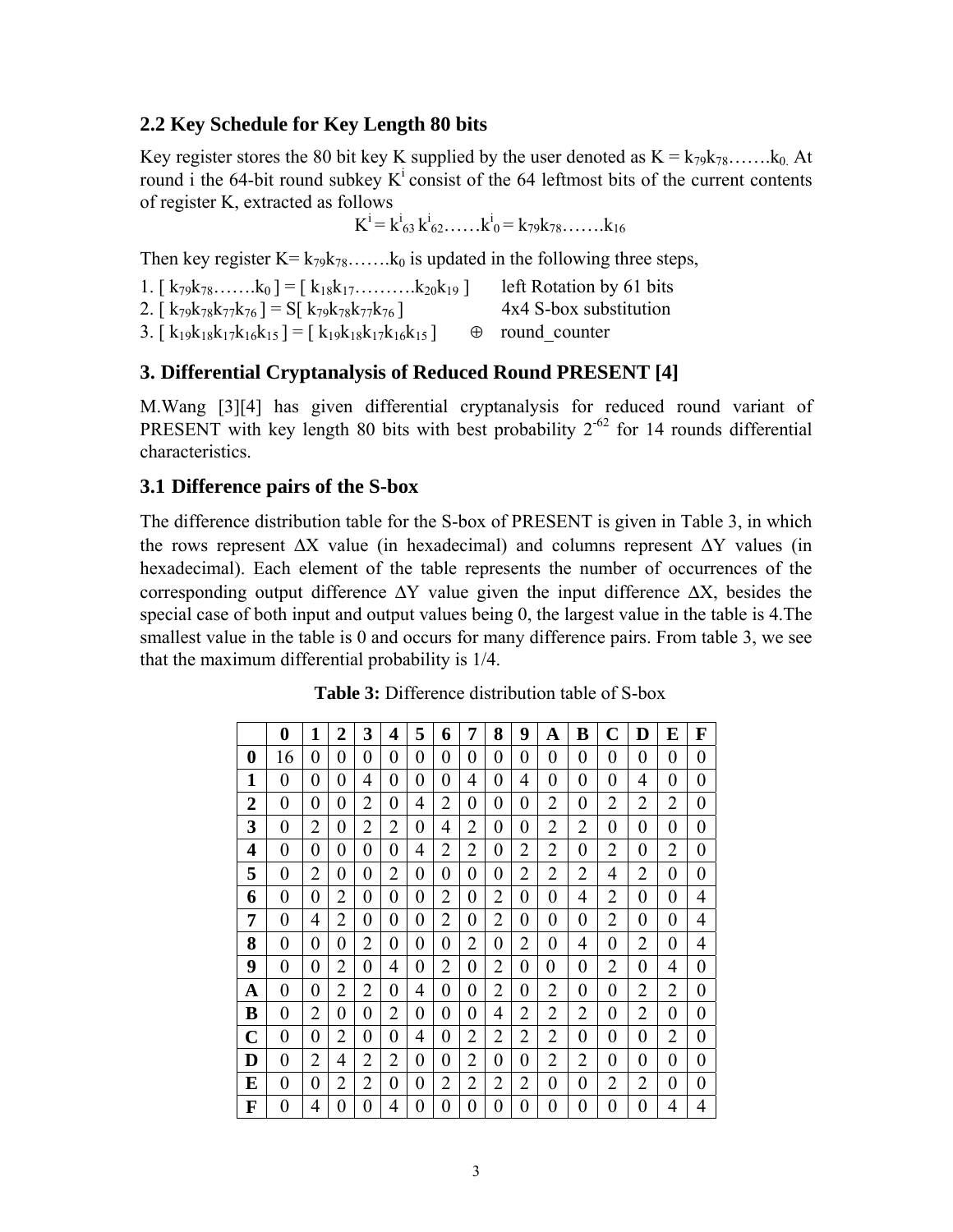# **3.2 Differential Characteristics [4]**

M.Wang [3][4] attacked 16-round PRESENT using 14-round differential characteristics. She found 24 14-round differential characteristics. All the characteristics have the same probability  $2^{-62}$ . Out of the 24 differential characteristics, 20 differential characteristics have different input differences but same output difference [5] and 4 pairs of differential characteristics have same input difference but different difference from the output of round 2 to the input of round 8. All the characteristics have the same difference after  $8<sup>th</sup>$ round. All of the 24 differential characteristics have 2 active S-boxes located in the position  $0,1,2,12,13$  &14, so the S-boxes in position from 3 to 11 and 15 are all nonactive. According to the output difference of 14-round differential characteristics, there are two active S-boxes in round 15 which are  $x_0$  and  $x_8$ , whose input difference is 9 and output differences will be 2, 4, 6, 8, 12 or 14. In all possible output differences the least significant bit of their output differences is zero, so at most 6 bits are non zero for the output difference of S-boxes in round 15. After pLayer of round 15, the maximum number of active S-boxes for round 16 is 6 and minimum number of active S-boxes is 2.

Considering 6 S-boxes in round 16 namely  $x_4$ ,  $x_6$ ,  $x_8$ ,  $x_{10}$ ,  $x_{12}$  and  $x_{14}$ , Wang[3][4] has claimed to recover 24 bits of round subkey  $K^{17}$  namely  $k_{17,4}$ ,  $k_{17,20}$ ,  $k_{17,36}$ ,  $k_{17,52}$ ,  $k_{17,6}$ ,  $k_{17,22}$ ,  $k_{17,38}$ ,  $k_{17,54}$ ,  $k_{17,8}$ ,  $k_{17,24}$ ,  $k_{17,40}$ ,  $k_{17,56}$ ,  $k_{17,10}$ ,  $k_{17,42}$ ,  $k_{17,54}$ ,  $k_{17,12}$ ,  $k_{17,28}$ ,  $k_{17,44}$ ,  $k_{17,60}$ ,  $k_{17,14}$ ,  $k_{17,30}$ ,  $k_{17,46}$ ,  $k_{17,62}$  and 8 bits of round subkey  $K^{16}$  namely  $k_{16,0}$ ,  $k_{16,8}$ ,  $k_{16,16}$ ,  $k_{16,24}$ ,  $k_{16,32}$ ,  $k_{16,40}$ ,  $k_{16,48}$ ,  $k_{16,56}$  taking one set of differential characteristic and taking another set of differential characteristics it has been claimed to recover additional 8 subkey bits  $k_{16,2}$ ,  $k_{16,10}$ ,  $k_{16,18}$ ,  $k_{16,26}$ ,  $k_{16,34}$ ,  $k_{16,42}$ ,  $k_{16,50}$ ,  $k_{16,58}$  of round subkey  $K_{16}$ . In total, it has been claimed to recover 57 bits of 80-bit master key on the basis of these 40 bits of subkey  $K_{16}$  and  $K_{17}$ .

For getting right pairs for cryptanalysis, xor of ciphertext bits corresponding to nonactive S-boxes  $x_0$ ,  $x_1$ ,  $x_2$ ,  $x_3$ ,  $x_5$ ,  $x_7$ ,  $x_9$ ,  $x_{11}$ ,  $x_{13}$ ,  $x_{15}$  should be zero. After finding right pairs, ciphertext bits of right pairs corresponding to active S-boxes in the last two rounds will be decrypted. 24 bits of round subkey  $K_{17}$  and 8 bits of round subkey  $K_{16}$  will be involved during decryption from round 16 to round 14.

# **4. Flaws in Differential Cryptanalysis**

We have found that 32 subkey bits as claimed in [4] can not be recovered by the attack described in [4]. We can recover 24 bits of round subkey  $K^{17}$  and 6 bits of round subkey  $K^{16}$ . At the most 30 subkey bits can be recovered by this attack given in [4].

# **4.1 Recovery of 32 Subkey bits-an impossible task**

In round 16, 24 ciphertext bits corresponding to 24 bits of round subkey  $K_{17}$  are extracted and x-ored with all possible values of 24 bits of round subkey  $K_{17}$ , after that inverse pLayer is applied.

After applying inverse pLayer, the intermediate 24 ciphertext bits are namely  $C_{16}C_{17}C_{18}C_{19}$ ,  $C_{24}C_{25}C_{26}C_{27}$ ,  $C_{32}C_{33}C_{34}C_{35}$ ,  $C_{40}C_{41}C_{42}C_{43}$ ,  $C_{48}C_{49}C_{50}C_{51}$ ,  $C_{56}C_{57}$ ,  $C_{58}C_{59}$ , which will be passed through inverse S-box.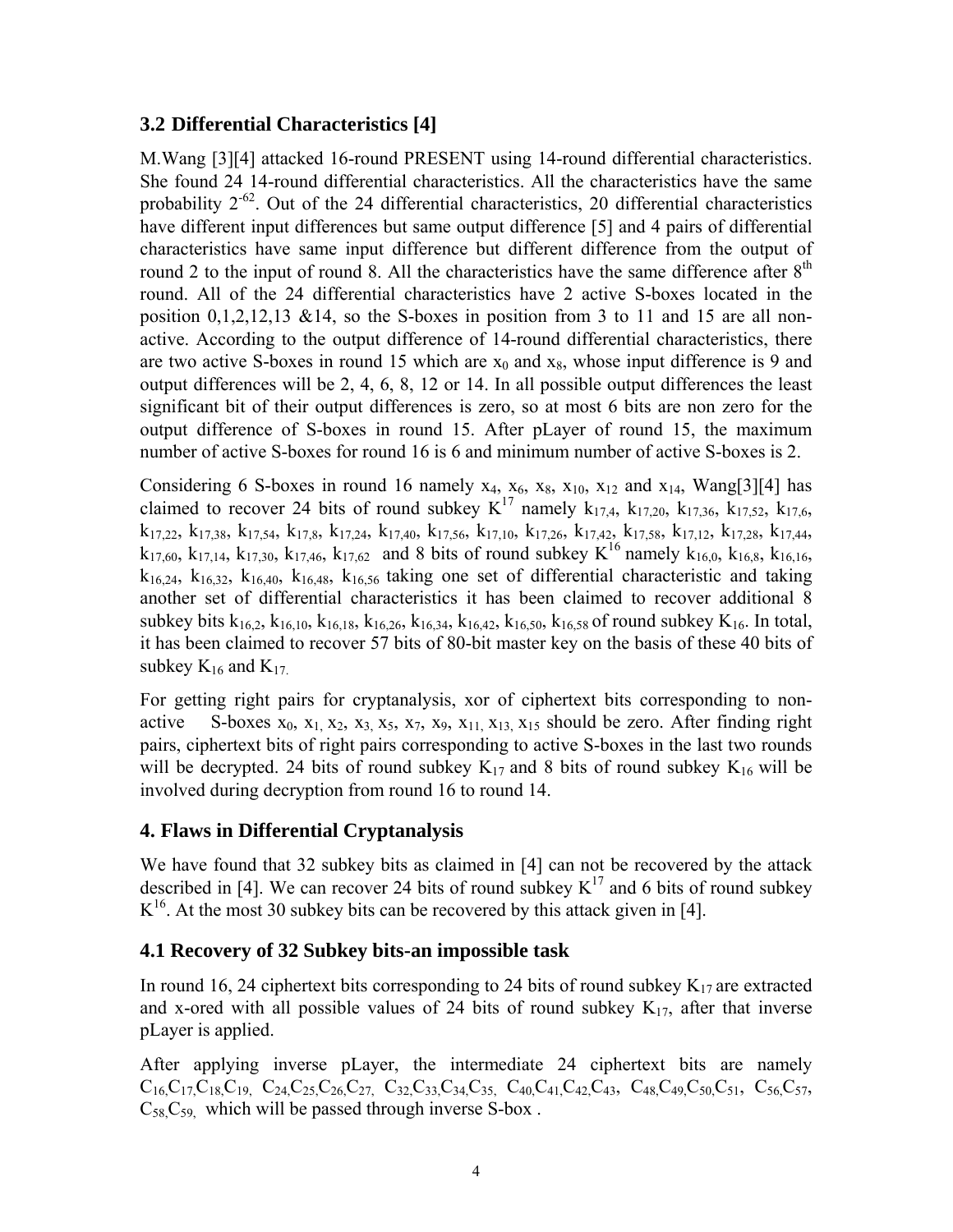In round 15, we can extract at the most 6 intermediate ciphertext bits corresponding to 6 bits of round subkey  $K_{16}$  after getting 24 intermediate ciphertext bits from previous round. Extract the 6 ciphertext bits and x-or these with all possible values of 6 bits of round subkey  $K_{16}$  and apply inverse pLayer.

After applying inverse pLayer, only 6 intermediate ciphertext bits namely  $C_1$ ,  $C_2$ ,  $C_3$  $C_{33}$ ,  $C_{34}$ ,  $C_{35}$  are available to be passed through inverse S-box. But in practice, we need 4 bits to pass through one S-box because PRESENT uses one 4 bit to 4 bit S-box 16 times in parallel, which take 4 bits as input and produces 4 bits as output. These 6 bits can not be grouped together to pass through inverse S-box.

We need bits at position  $C_0$  and  $C_{36}$  to complete the 4 bits set to pass through inverse Sbox. For getting these two bits, we need to decrypt additional 8 bits from  $16^{th}$  round. But this is not possible due to output of S-box in 15<sup>th</sup> round; the possible outputs of 15<sup>th</sup> round for input difference 1001 are all even with at the most 6 non zero bits, which leads to only 6 active S-boxes in  $16<sup>th</sup>$  round in place of our requirement of 8 active S-boxes in  $16<sup>th</sup>$ round. This is shown graphically in figure 3.



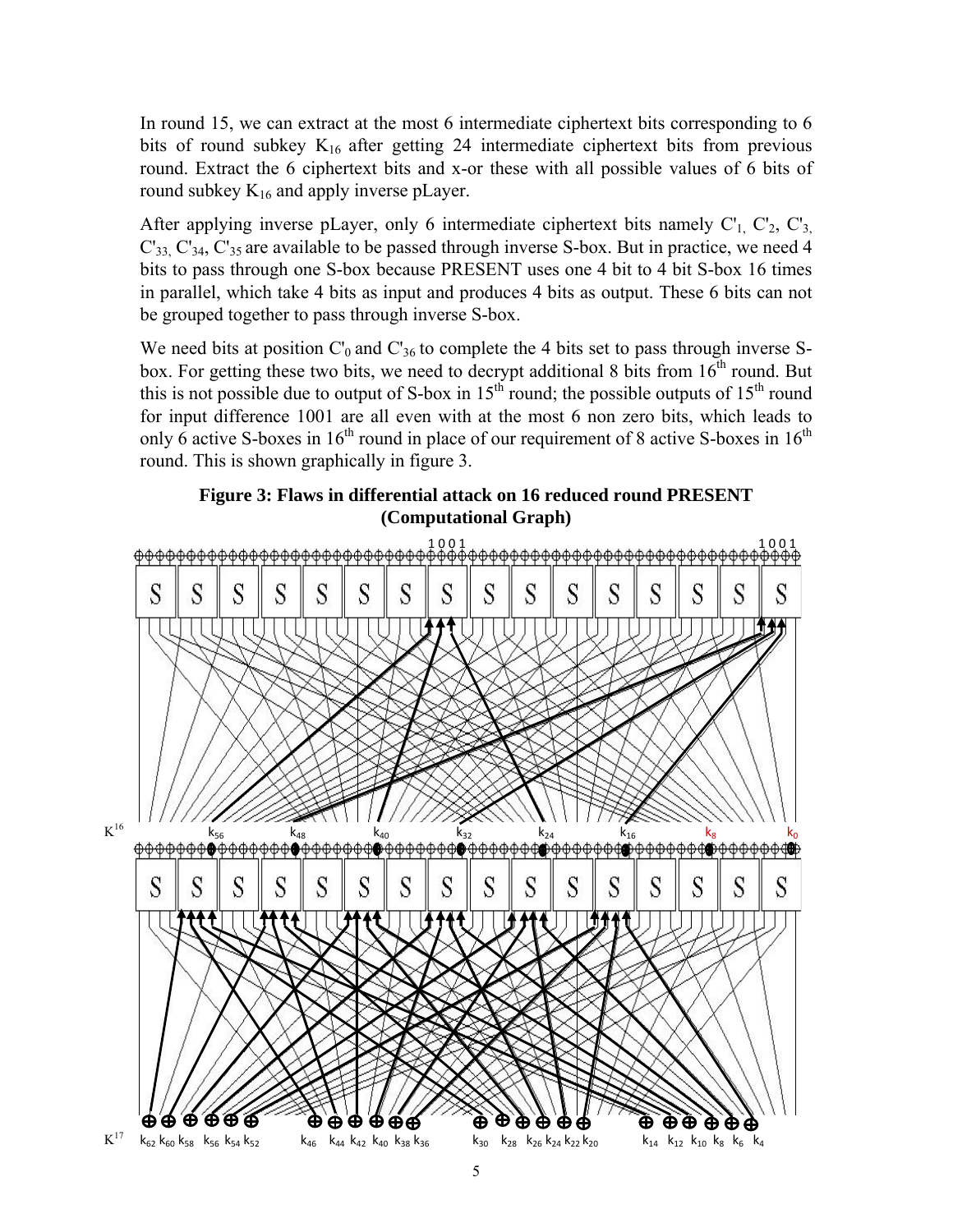#### **4.2 Recovering 30 Subkey bits**

For recovering 30 subkey bits, decrypt from round 16 to round 14 as follows:

Extract 24 bits of ciphertext corresponding to 24 bits of round subkey  $K^{17}$  namely  $k_{17,4}$ ,  $k_{17,20}$ ,  $k_{17,36}$ ,  $k_{17,52}$ ,  $k_{17,6}$ ,  $k_{17,22}$ ,  $k_{17,38}$ ,  $k_{17,54}$ ,  $k_{17,8}$ ,  $k_{17,40}$ ,  $k_{17,56}$ ,  $k_{17,10}$ ,  $k_{17,26}$ ,  $k_{17,42}$ ,  $k_{17,58}$ ,  $k_{17,12}$ ,  $k_{17,28}$ ,  $k_{17,44}$ ,  $k_{17,60}$ ,  $k_{17,14}$ ,  $k_{17,30}$ ,  $k_{17,46}$ ,  $k_{17,62}$  and xor these with all possible values of 24 subkey bits, and then apply inverse permutation layer and inverse S-box. After that extract 6 intermediate ciphertext bits corresponding to 6 bits of round subkey  $K^{16}$  namely  $k_{16,16}$ ,  $k_{16,24}$ ,  $k_{16,32}$ ,  $k_{16,40}$ ,  $k_{16,48}$ ,  $k_{16,56}$  and xor these with all possible values of 6 subkey bits and then apply inverse permutation layer. Now for each intermediate ciphertext pair assume the values of additional two bits as 00 and 11 one by one, to complete set of 4 bits to be passed through inverse S-box. After that apply inverse S-box and find out xor of the two decrypted pairs then check whether it is the same xor as suggested by the characteristics. If it is the same xor value then increase the counter of the corresponding key value by 1 and the key giving the desired xor value maximum number of times will be our correct value of the 30 subkey bits.

#### **4.3 Computational Complexity**

As given in [4],  $2^{40}$  structures of  $2^{24}$ chosen plaintext each are required in this attack.  $2^{40}$ possible values can be taken as inputs to 10 non-active S-boxes in each structure and the inputs to any two active S-boxes in each structure characteristic among the six S-boxes have  $2^{24}$  possible values. The number of pairs for each possible characteristic is  $2^{40}*2^{16}*2^7=2^{63}$ . The number of pairs satisfying 24 characteristics is  $2^{63}*20 = 2^{67.32}$ . Since each characteristic has the same probability  $2^{-62}$ , so there are  $2^{63}*2^{62}*24 = 48$  right pairs satisfying any one characteristic. For each structure, there is  $(2^{24})^2/2 = 2^{47}$  possible pairs, thus we have to consider total  $2^{47} \cdot 2^{40} = 2^{87}$  pairs of plaintext.

For each structure, each pair should have 10 non-active S-boxes in round 16 satisfying each characteristic. After discarding wrong pairs,  $2^{47}$  \* $2^{-40}$  = $2^7$  candidates for right pair remain for each structure.

Among 16 S-boxes in round 16, 10 S-boxes must be non-active. Among the remaining 6 S-boxes in round 16, we will consider 6 cases according to the output of the S-box in round 15. As input to round 15 S-box is 9, so the possible outputs will be 2, 4, 6, 8, C, E according to S-box difference distribution table.

- If output is 2, the active S-boxes in round 16 will be  $x_4$  and  $x_6$ .
- If output is 4, so the active S-boxes in round 16 will be  $x_8$  and  $x_{10}$ .
- If output is 8, so the active S-boxes in round 16 will be  $x_{12}$  and  $x_{14}$ .
- If output is 6, so the active S-boxes in round 16 will be  $x_4$ ,  $x_6$   $x_8$  and  $x_{10}$ .
- If output is C, so the active S-boxes in round 16 will be  $x_8$ ,  $x_{10}$ ,  $x_{12}$  and  $x_{14}$ .
- If output is E, so the active S-boxes in round 16 will be  $x_4$ ,  $x_6$ ,  $x_8$ ,  $x_{10}$ ,  $x_{12}$  and  $x_{14}$ .

 In first three cases, there are 2 active S-boxes and 4 non-active S-boxes. In next two cases, there are 4 active S-boxes and 2 non-active S-boxes and in last case all 6 S-boxes are active. If an S-box is active, the input difference to this S-box should be 1 and output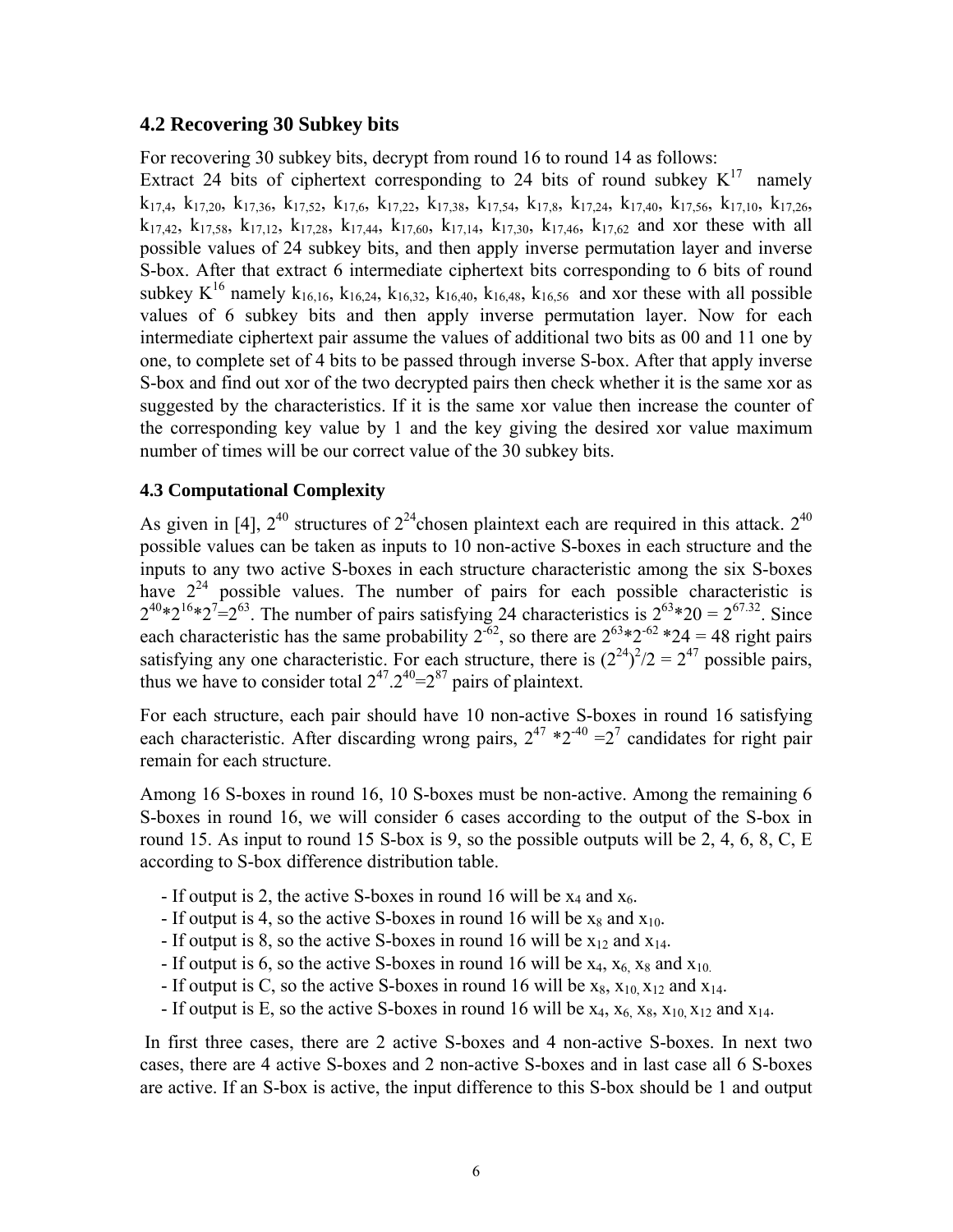difference will be 3, 7, 9 or 13 and if S-box is non-active then input and output differences will be 0. Using this filter, discard any pair with a wrong output difference. So the numbers of remaining pairs for each structure are about:

$$
2^{7}*(3*(4/16)^2(1/16)^4 + 2*(4/16)^4(1/16)^2 + (4/16)^6) = 2^{7} * 2^{-11.81} = 2^{-4.81}
$$

For each structure, it is checked that if the remaining pair satisfy one of the 24 possible plaintext differences corresponding to 24 characteristic. Number of remaining pairs is a fraction of about  $2^{-24}*20 = 2^{-19.68}$  out of the  $2^{24}$  possible plaintext differences. So the expected number of remaining pairs in all  $2^{40}$  structures is  $2^{40}*2^{-4.81}*2^{-19.68} = 2^{15.5}$ .

We guess the 24 bits of round subkey  $K^{17}$  and 6 bits of round subkey  $K^{16}$  and decrypt the remaining ciphertext pairs from round 16 to round 14. There are at most 4 pairs of occurrences for the input difference and output difference, according to the difference distribution table of PRESENT. Average count per counted pair of the subkey is 4, corresponding to one active S-box. There can be 2, 4 or 6 active S-boxes in round 16. We denote number of active S-boxes in round 16 by t and consider 3 cases according to the value of t:

- If  $t = 2$ , the number of ciphertext pairs satisfying the condition of two active S-boxes is  $2^{15.5} \times 2^{-16} = 2^{-0.5}$ , so the total counted times of subkey for the remaining pairs are about  $2^{-0.5}$ \*4<sup>4</sup> =  $2^{7.5}$
- If  $t = 4$ , the number of ciphertext pairs satisfying the condition of two active S-boxes is  $2^{15.5}*(2^{-8}-2^{-12}) = 2^{7.41}$ , so the total counted times of subkey for the remaining pairs are about  $2^{7.41} * 4^6 = 2^{19.41}$
- If  $t = 6$ , the number of ciphertext pairs satisfying the condition of two active S-boxes is  $2^{15.5}*(1-2^{-4}) = 2^{15.41}$ , so the total counted times of subkey for the remaining pairs are about  $2^{15.41*48} = 2^{31.41}$

The total counted times of subkey are  $2^{7.5} + 2^{19.41} + 2^{31.41} = 2^{31.4104}$ , on average wrong subkey will hit about  $2^{31.4104}/2^{30} = 2.66$  times, but the right key can be easily identified because it is counted for the right pairs about 48 times. We can retrieve 30 subkey bits using at most  $2^{33.18}$  times 2-round PRESENT encryptions and  $2^{30}$  6-bit counters.

We can find out 80 bit master key by exhaustively searching the remaining 50 bits of master key and the time complexity in this step will be  $2^{50}$  16 round PRESENT encryptions.

In modified attack, the signal to noise ratio will be [1]

 $SN = (p * 2^{k}) / (a * b) = 2^{62} * 2^{30} / (2^{31.41 - 15.5} * 2^{15.5 - 67.32}) = 15.03$ For the number of right pairs  $\mu = p N = 2^{62} \times 2^{63} \times 24 = 48$  which can be obtained and k=30 subkey bits involved in decryption from round 16 to round 14, the success probability[1] is:

$$
P_s = 0.999999904397237
$$

We can obtain 30 subkey bits with the probability 0.999999904. Time complexity is almost same as in [4], except the time complexity of  $2^{50}$  16-round PRESENT encryptions in step 3 of the algorithm presented in [4].